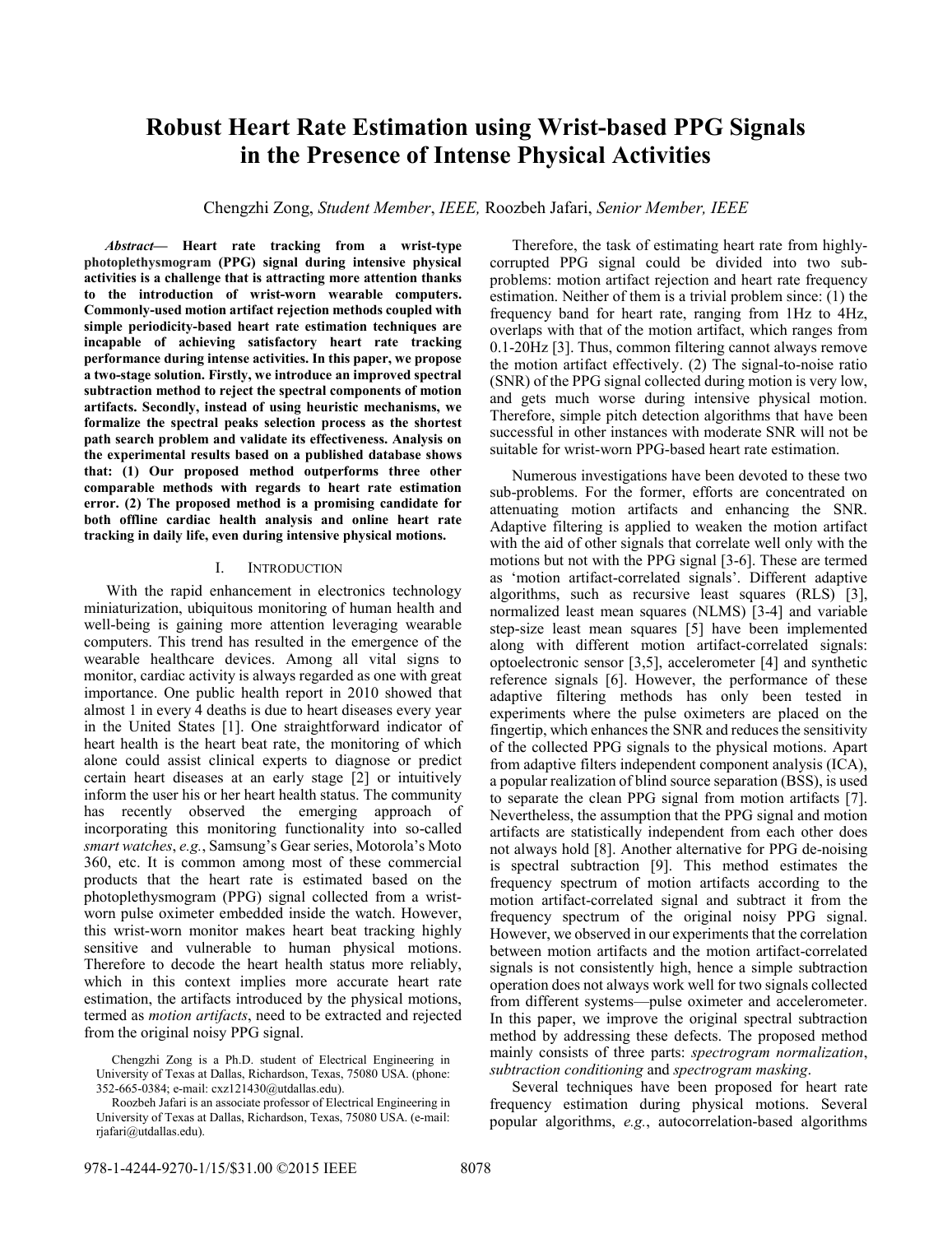and harmonic product spectrum (HPS) have been employed successfully for similar purposes in speech recognition and other topics, but the periodicity quickly vanishes in low-SNR PPG signals acquired from the wrist, thus using these algorithms alone is not sufficient to obtain satisfactory performance. One work has recently proposed sparse signal reconstruction (SSR) instead of discrete Fourier transform (DFT) to enhance the performance of spectrum estimation [10], followed by another process for choosing the heart rate from various peaks of the power spectral density (PSD). However, to the best of our knowledge, this so-called spectral peaks search process is usually realized with different heuristic rules and techniques and are not very reliable [10-11]. In this paper, instead of designing a heuristic method, we formalize this spectral peaks search problem to be a directed, single-pair shortest path search problem, and the heart rate frequencies will be discovered when the shortest path is determined.

The main contribution of our work towards heart rate estimation during intensive physical motion is two-fold:

• We propose an improved spectral subtraction method to address the defects of current approaches for the motion artifact rejection in PPG signal.

• We formalize the spectral peaks search process as a shortest path search problem to improve the heart rate estimation performance and provide a systematic guidance for future related work.

#### II. PROPOSED METHOD

As outlined in previous section, our proposed method is comprised of two parts: motion artifact rejection and heart rate frequency estimation.

# *A. Motion Artifact Rejection*

For the motion artifact rejection, firstly, short-time Fourier transform (STFT) is applied to obtain the spectrogram of the original PPG signal, as shown in (1) and (2), where the Hamming window is chosen to be the window function  $w[n]$ .

$$
STFT{x[n]}(t,\omega) = \sum_{n=-\infty}^{\infty} x[n]w[n-t] e^{-j\omega n}
$$
 (1)

$$
spectro\{x[n]\}(t,\omega) = |STFT\{x[n]\}(t,\omega)|^2 \tag{2}
$$

We denote the clean PPG signal, the motion artifact coupled with the clean PPG and the motion artifact-correlated signal as  $s[n], m[n]$  and  $\hat{m}[n]$ , respectively. We essentially model our acquired noisy PPG signal with  $x[n] = s[n] + m[n]$ . Since motion artifact-related signal  $\hat{m}[n]$  correlates with the motion artifact  $m[n]$ , subtracting the power spectrum of  $\hat{m}[n]$ , denoted as spectro $\{\hat{m}[n]\}$  from the power spectrum of noisy PPG signal ( $s[n] + m[n]$ ), denoted as  $spectro{s[n] + m[n]}$  would seemingly reduce the influence of the motion artifact. However, because signals  $s[n] + m[n]$  (noisy PPG) and  $\hat{m}[n]$  (motion-artifact correlated signal) are collected from two separate systems, the unit and the amplitude of these two types of signals are unlike and a normalization process is required. One more issue is that the power spectrum of  $s[n]$  may overlap with that of  $m[n]$  in certain situations, that is the principal frequencies of the heart rate and motions become identical. Therefore, the subtraction



Figure 1. Flowchart of the motion artifact rejection

needs to be conditional; that is, it should only be applied when the heart rate frequency differs from the frequency of physical motions. We will explain this in Subsection II.2. As shown in the flowchart in Fig. 1, *spectrogram normalization* and *subtraction conditioning* function blocks are designed to solve these two sub-problems, respectively, followed by the last function block *spectrogram masking*.

*1) Spectrogram Normalization:* The spectrogram of PPG signal could be regarded as a 2-D grayscale image. For further inter-operation between  $spectro{\lbrace \hat{m}[n]\rbrace}$  and  $spectro{s[n] + m[n]}$ , normalization is performed by binarizing this grayscale image.

*a) Median Filter:* A 2-D median filter is used to remove the so-called 'salt-and-pepper noise' while smoothing the edges for the following thresholding process [12].

*b) Adaptive Thresholding:* Thresholding process is needed here to unify dissimilar units and amplitudes from two measurement systems, that is, the system used to collect PPG signals and the system used to collect motion artifactcorrelated signals (accelerometer sensors).  $spectro{\{\hat{m}}[n]\}$ and  $spectro{s[n] + m[n]}$  are normalized by performing an adaptive thresholding. The reason for using an adaptive threshold rather than a global threshold for our problem is that the intensity of motion randomly changes over time; so using a fixed global threshold throughout the entire time range may lead to missing certain important heart rate information or retaining unnecessary noise. Therefore, an adaptive threshold is more suitable. In our work, Otsu's method, a clustering-based image thresholding algorithm is applied [13]. The optimal threshold  $Th_{opt}^t$  at time instance  $t$ could be determined by minimizing the overall within-class variance as shown in (3):

$$
Th_{opt}^t = \underset{Th^t}{\text{argmin}} [n_B(Th^t)\sigma_B^2(Th^t) + n_F(Th^t)\sigma_F^2(Th^t)] \quad (3)
$$

Where  $n_B(Th^t)$  and  $n_F(Th^t)$  are percentage of pixels in background and foreground respectively, and  $\sigma_B^2(Th^t)$  and  $\sigma_F^2(Th^t)$  are the variance of the pixels in the background and foreground. To satisfy the premise of the Otsu's method that the intensity of pixels are bi-normally distributed, we choose the operation region to be the power spectral density (PSD) at each time instance, *i.e.*, vertical lines in the spectrogram.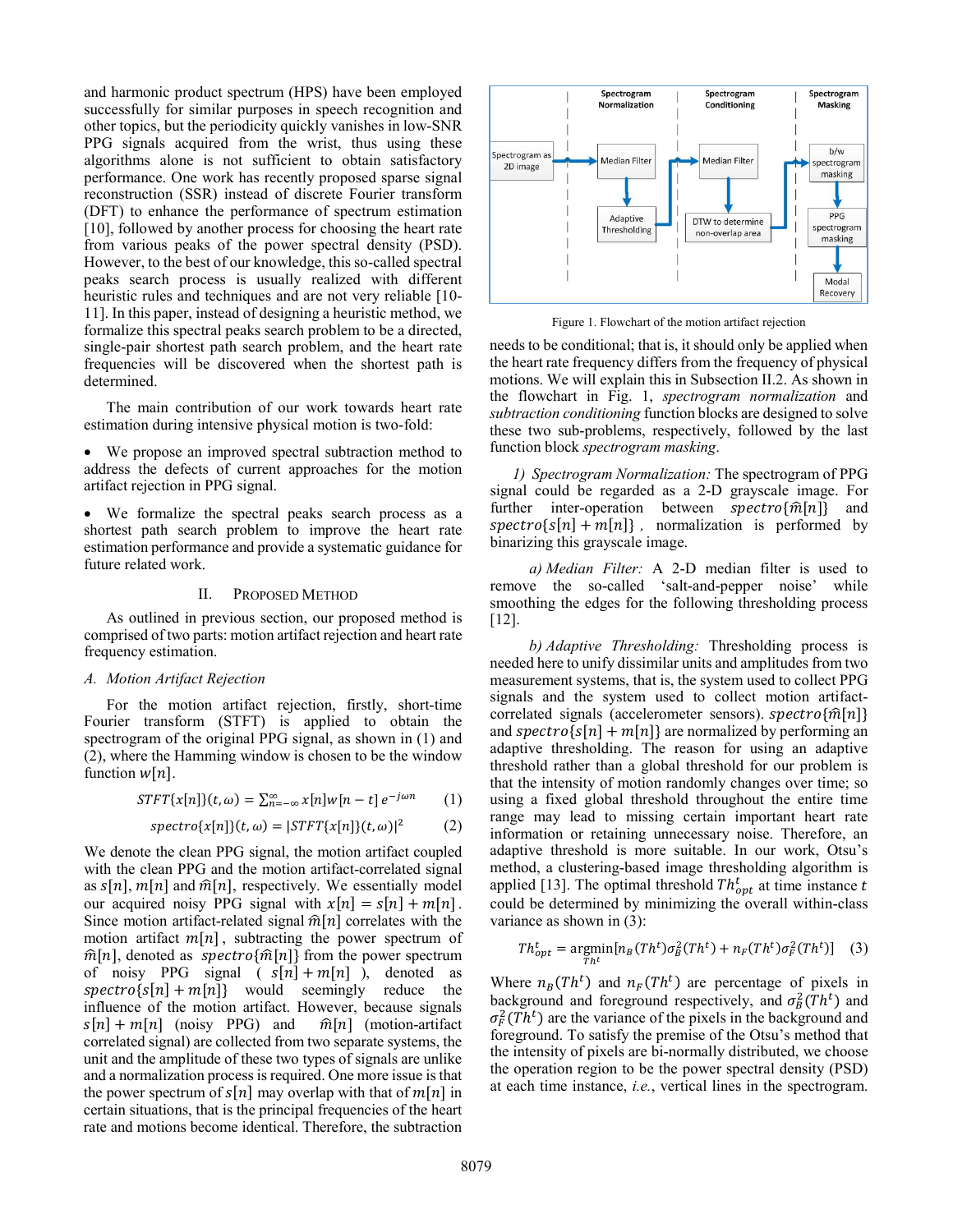As shown in (4), the binary spectrogram  $\overline{\text{spectro}}\{x[n]\}(t, \omega)$  is then obtained by thresholding based on the  $Th_{\text{out}}^t$  for every time instance t.

$$
\overline{\text{spectro}}\{x[n]\}(t,\omega) = \begin{cases} 1 \text{,} \text{spectro}\{x[n]\}(t,\omega) \ge T h_{opt}^t\\ 0 \text{,} \text{others} \end{cases} (4)
$$

*2) Subtraction Conditioning:* An unconditional subtraction process on the spectrogram may result in depletion of heart rate information, especially when the heart rate frequency overlaps with that of the motion artifact. Therefore, after going through another median filter to smooth out the noise generated by the thresholding, the resultant binary spectrogram  $\overline{\text{spectro}}\{x[n]\}(t, \omega)$  needs to be separated into different regions and only the regions where overlapping does not exist could be included in spectral subtraction. We also observe that the PSD of the PPG signal and that of the motion artifact-correlated signal could maintain similar patterns and the principal components may overlap. A similarity measure would be able to determine the existence of the overlapping and accordingly perform the conditional spectral subtraction. However, it's observed that the motion artifact in PPG signal and the additional motion artifact-correlated signal do not always perfectly correlate with each other. That is, the pattern of the PSD of noisy PPG signal and that of the additional motion artifact-correlated signal may look similar but have peaks' locations shifted, which might be due to slight displacement and tightness of the PPG sensor and motion sensor. To address this issue, dynamic time warping (DTW) [14] is adopted to measure the inherent similarity regardless of the peaks shift. Thereafter, the boundary of the area where spectral subtraction is required is determined.

*3) Spectrogram Masking:* Inside the area deteremined through *Subtraction conitioning*, denoted as  $A_{sub}$ , the binary spectrogram of the motion artifact-correlated signal  $\overline{\text{spectro}}\{\widehat{m}[n]\}$  is subtracted from the binary spectrogram of the PPG signal  $\overline{\text{spectro}}\{s[n] + m[n]\}$  to cancel out the motion artifact (for simplicity,  $\overline{\mathit{spectro}}\{x[n]\}$  is used instead of  $\overline{spectro}$ { $x[n]$ }( $t, \omega$ ) and the same applies to the rest of the terms). Outside  $A_{sub}$ ,  $\overline{spectro}$ {s[n] + m[n]} remains unchanged. This process is shown in Eq. (5). Afterwards, the resultant binary spectrogram  $\overline{\text{spectro}}\{s[n] + m[n]\}$  is used as masking to denoise the original PPG signal's spectrogram  ${spectro{x[n]}}$  by retaining only the pixels that have value '1' in  $\overline{\text{spectro}}\{s[n] + m[n]\}$ , shown in Eq. (6).

$$
\overline{\overline{\operatorname{spectro}}}\{s[n]+m[n]\}
$$

$$
= \begin{cases} \frac{\overline{spectro}\{s[n] + m[n]\} - \overline{spectro}\{\hat{m}[n]\}}{\overline{spectro}\{s[n] + m[n]\}} & , in A_{sub} \\ 0 & , outside A_{sub} \end{cases} (5)
$$

$$
s\widehat{pectro}\{s[n]+m[n]\}
$$

$$
= \begin{cases} \text{spectro}\{x[n]\} & , \overline{\text{spectro}}\{s[n] + m[n]\} == 1\\ 0 & , \text{others} \end{cases} \tag{6}
$$

#### *B. Heart Rate Frequency Estimation*

The heart rate frequency estimation is then applied based on the refined spectrogram of the PPG signal with enhanced SNR, *i.e.*,  $\widehat{spectro{s[n] + m[n]}}$ . Nevertheless, even if after the de-noising process, the frequencies appearing as peaks in the PSD would all be considered as candidates for the heart rate frequencies. Therefore a follow-up processing, termed



Figure 2. Candidate set for heart rate frequencies

spectral peaks tracking is required. However, to the best of our knowledge, most implementations for this process is composed of various heuristic rules [10-11]. In our work, inspired by the fact that in normal condition, heart rate variation is small during short time interval, *e.g.*, within 2 second, we believe the estimation of a sequence of heart rate frequencies will outperform methods that are based on a single instantaneous heart rate alone. Also, considering only one of all the heart rate candidates at any time (multiple candidates may exists due to the motion artifacts) is valid and the heart rate frequency estimation could indeed be formulated as a directed, single-pair shortest path search problem.

In the refined spectrogram  $\widehat{spectro{s[n] + m[n]}}$ , the frequencies with peaks in the PSD are regarded as the candidates of the true heart rate, all of which form a candidate set over time, as shown in Fig. 2. Each candidate node  $nd(t, f, p)$  inside is represented by time *t*, frequency *f* and power *p* at that frequency. In Fig. 2, the x axis is time *t*, y axis represents frequency *f* and z axis represents power *p* of frequency *f* represented by a color spectrum. We take advantage of the facts that (1) the variations in heart rate in a short time window is limited and (2) the power of heart rate frequency should be higher than most other frequencies in the spectrogram of the resultant refined PPG. We design a cost function for each pair of time-neighbored candidate nodes, and the sequence of heart rate frequencies is discovered by a backward shortest path search. It is important to note that only one node  $nd(t, f, p)$  could be selected for any specific time *t* and the time is always moving forward.

Algorithm I. Design of cost function and backward shortest path search for heart rate frequencies sequence.

| The lower and upper bound of valid heart rate frequency<br>is $f_{low}$ and $f_{up}$ , with resolution $\Delta f$ and total step number<br>$N_f$ . |
|----------------------------------------------------------------------------------------------------------------------------------------------------|
| The starting and ending time of path search is $t_{init}$ and                                                                                      |
| $t_{end}$ , with step $\Delta t$ and total step number $N_t$ .                                                                                     |
| $p_t^f$ represents the power p at frequency f of the candidate                                                                                     |
| node $nd(t, f, p)$ at time t.                                                                                                                      |
| $t = t_{init}$ : $\Delta t$ : $t_{end}$                                                                                                            |
| $P(t) = {p_t^{f_c}}   p_t^{f_c}$ is a local maxima in power spectral                                                                               |
| density among $p_t^{flow}  p_t^{f_{up}}\}$                                                                                                         |
| $F(t)=\{all f_c \text{ at time } t\}$                                                                                                              |
| $n(t)$ ={total number of $f_c$ at time t}                                                                                                          |
| end                                                                                                                                                |
| $j_t$ is the index of candidate nodes at time t, $j_t \in$                                                                                         |
| [1, , n(t)]                                                                                                                                        |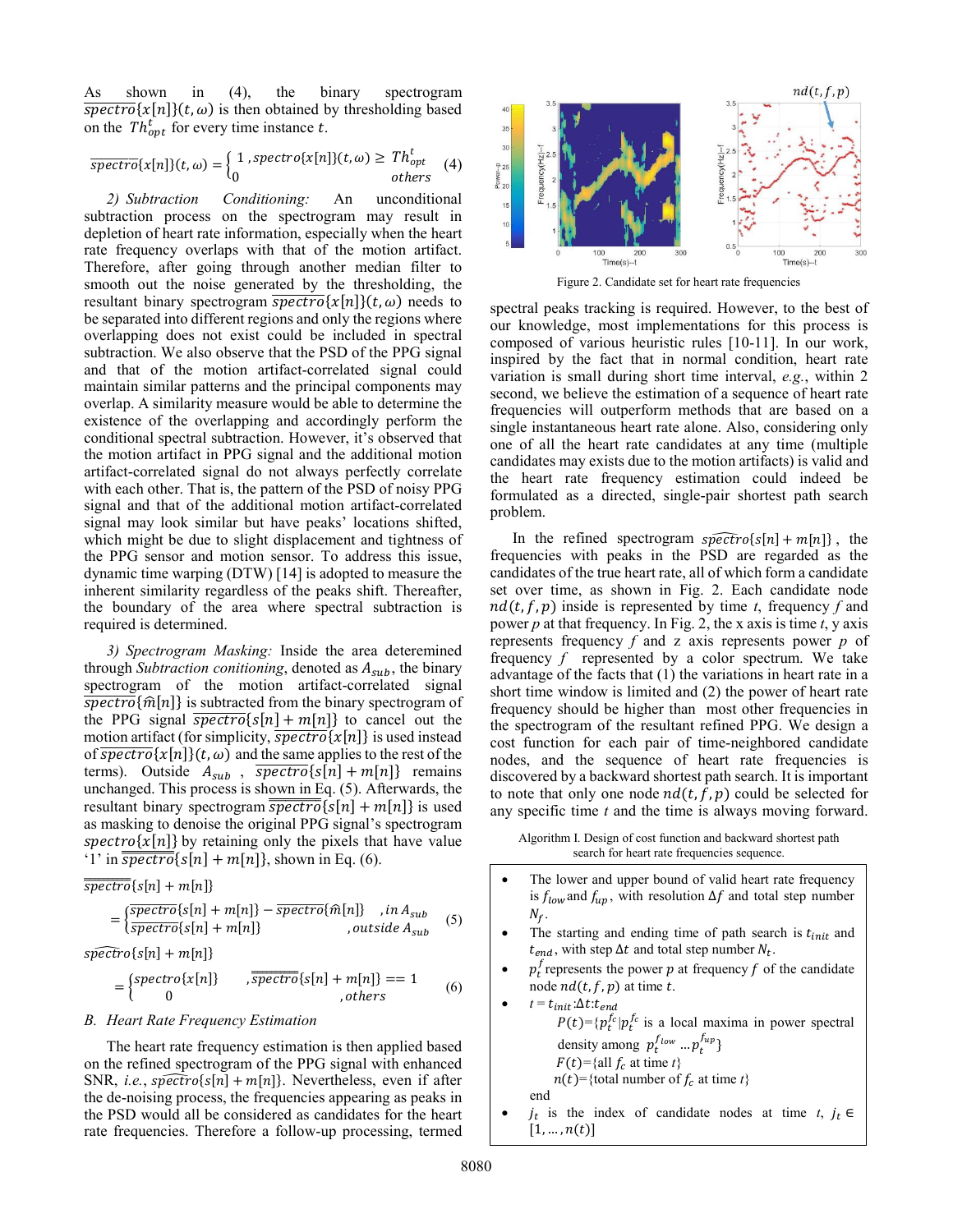- $f_t^{j_t}$  and  $p_t^{j_t}$  are the frequency and power of the  $j_t$  th candidate node at time *t, and*  $f_t^{Jt} \in F(t)$ ,  $p_t^{Jt} \in P(t)$ . To simplify the notation, we use  $f_t^j$  for  $f_t^{j_t}$  and  $p_t^j$  for  $p_t^{j_t}$ .
- Cost function  $d_{\Delta t}^{jk}$  between the *j<sup>th</sup>* candidate node at time t and the  $k^{th}$  candidate node at time  $t - \Delta t$  is designed as:

$$
d_{\Delta t}^{jk} = \frac{\exp|cos f * (f_t^j - f_{t-\Delta t}^k)|}{p_t^j p_{t-\Delta t}^k},
$$
  
\n
$$
j \in n(t), \ k \in n(t - \Delta t)
$$
\n(7)

Where  $f_t^j - f_{t-\Delta t}^k$  in numerator and  $p_t^j p_{t-\Delta t}^k$  in denominator makes the algorithm tend to select the candidate nodes having smaller frequency variation from the time-neighbored nodes and higher power. Moreover, exponential function introduces non-linear penalty to higher frequency variation, and parameter  $\cos f$  tunes the contribution from these two aspects.

 $D_t^{j_t}$  is the accumulated distance of the  $j_t$  th candidate node at time *t*, we use  $D_t^j$  for  $D_t^{j_t}$ .

$$
D_t^j = \min_k (D_{t-\Delta t}^k + d_{\Delta t}^{jk})
$$
 (8)

$$
Prev_t^j = arg \min_k (D_{t-\Delta t}^k + d_{\Delta t}^{jk})
$$
(9)

with  $j \in n(t)$ ,  $k \in n(t - \Delta t)$ .

• *Index<sub>t</sub>* is the index of selected node at time  $t$ . Find the minimal accumulated distance at  $t_{end}$ :<br>  $Index = argmin D^{j}$   $i \in n(t)$ 

$$
Index_{t_{end}} = argmin_{j} D_{t_{end}}^{j}, j \in n(t_{end}) \quad (10)
$$

$$
j_{curr} = Index_{end} \quad (11)
$$

• Backward search for the index of the heart rate frequencies:

$$
t = t_{end} - \Delta t: \Delta t: t_{init}
$$

$$
Index_t = Prev_t^{j_{curr}} \tag{12}
$$

$$
j_{curr} = Index_t
$$
 (13)

end

Therefore, this is a directed and single-pair shortest path problem. The detailed design of the cost function and backward shortest path search for the sequence of heart rate frequencies are described in Algorithm I.

# III. EXPERIMENTAL RESULTS

# *A. Experimental Setup*

We validated our method on a published database of IEEE Signal Processing Cup 2015 [10]. There are 12 subjects aged from 18 to 35 included in this database. The dataset of each subject consists of two-channel PPG signals, three-axis acceleration signals and one-channel ECG signal. Two pulse oximeters with green LEDs are used with placement 2-cm apart, and embedded together with the accelerometer in a wrist-worn device. The ECG signal was recorded simultaneously from the chest using wet ECG sensors to be used as the ground truth, and the acceleration signals are used as motion artifact-correlated signals. All signals were sampled at 125Hz and sent to a nearby computer via Bluetooth. The following two physical exercises scenarios are considered, and the speed of running is controlled by a treadmill:

- 1.  $rest(30s)$   $\rightarrow$   $8km/h(1min)$   $\rightarrow$   $15km/h(1min)$   $\rightarrow$  $8km/h(1min)$  ->  $15km/h(1min)$  ->  $rest(30s)$
- rest(30s)  $\rightarrow$  6km/h(1min)  $\rightarrow$  12km/h(1min)  $\rightarrow$ 6km/h(1min) ->  $12km/h(1min)$  ->  $rest(30s)$

## *B. Results*

In Fig.3, one illustrative example for subject 2 is demonstrated to show the effectiveness of the proposed motion artifact rejection method. The top two sub-figures reflects and validates the high correlation in power spectrum between the acceleration signal and the motion artifact in the PPG signal. A similar pattern shown in the bottom two subfigures indicates that the proposed three-stage motion artifact rejection method could indeed enhance the signal-to-noise ratio of the PPG signal.

We validated the performance of our proposed method for heart rate frequency estimation. In Table I, the average error of the estimation during a period of 5 minutes is listed for all 12 subjects, in units of beats per minute (BPM). We compared our approach to the the NLMS-based [3], ICAbased [7] and the TROIKA [10] tracking algorithms. We observed that the adaptive filtering-based and ICA-based algorithms are not able to obtain acceptable performance during these intensive physical motions, although they are reported to perform well in situations of mild physical motion, especially with fingertip-based pulse oximeters. The reasons could be (1) the correlation between the acceleration



Figure 3. Spectrogram of original PPG signal (top left), spectrogram of original acceleration signal (top right), ground truth of heart rate frequency over time (bottom left), spectrogram of refined PPG signal (bottom right) – for subject 2

Table I. Comparison of the estimation error between the proposed method and other works on 12 subjects (unit: beats/minute)

| Subject<br>Error (bpm)   |      | ▵    |      | 4    |      | 6    | ∽    | 8    | Q    | 10   | 11   | 12   | average |
|--------------------------|------|------|------|------|------|------|------|------|------|------|------|------|---------|
| NLMS adaptive filter [3] | 22.8 | 36.4 | 35.1 | 21.1 | 8.61 | 19.4 | 12.3 | 20.2 | 18.7 | 12.7 | 8.28 | 26.3 | 20.2    |
| ICA [7]                  | 19.3 | 25.2 | 24.3 | 16.1 | 9.56 | 25.5 | 7.11 | 18.0 | 15.5 | 25.7 | 9.37 | 23.3 | 18.2    |
| TROIKA <sup>[10]</sup>   | 2.29 | 2.19 | 2.00 | 2.15 | 2.01 | 2.76 | . 67 | 1.93 | .86  | 4.70 | 1.72 | 2.84 | 2.34    |
| Our proposed method      | 1.05 | 0.98 | . 26 | 1.33 | 0.66 | 0.77 | 0.41 | 0.47 | 0.35 | 3.49 | 0.50 | 1.52 | 1.07    |